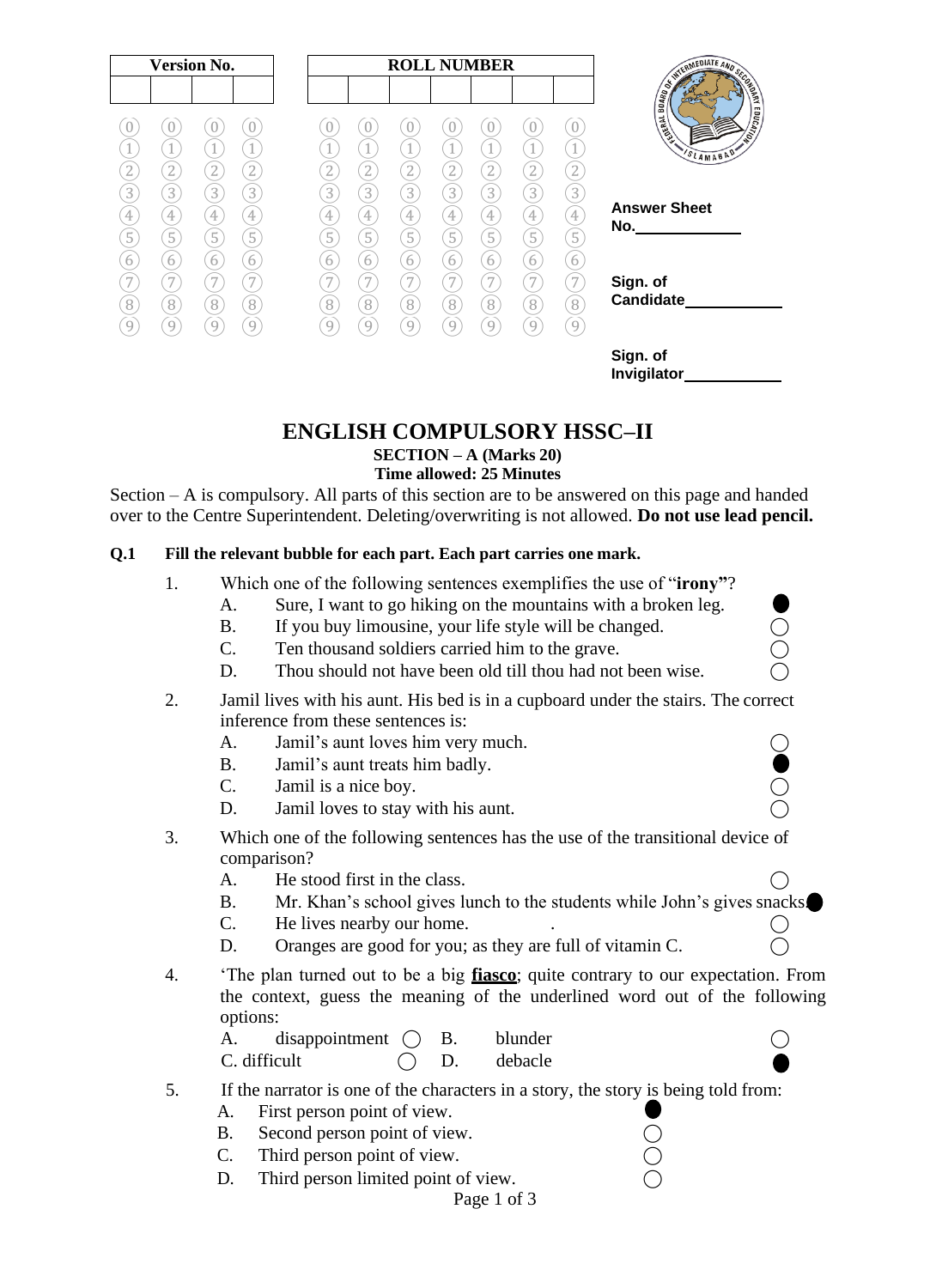| 6.  | Which one of the following genres intends, in good faith, to present only truth<br>regarding information, events or people?                           |                                |            |                                                                       |                    |  |  |  |
|-----|-------------------------------------------------------------------------------------------------------------------------------------------------------|--------------------------------|------------|-----------------------------------------------------------------------|--------------------|--|--|--|
|     | A.<br>poetry                                                                                                                                          |                                | <b>B.</b>  | nonfiction                                                            |                    |  |  |  |
|     | fiction<br>C.                                                                                                                                         |                                | D.         | one-act plays                                                         |                    |  |  |  |
| 7.  | He was beaten so badly that his whole body was marked with injuries. The<br>most appropriate idiom to replace the underlined part of the sentence is: |                                |            |                                                                       |                    |  |  |  |
|     | black and blue<br>A.                                                                                                                                  |                                | <b>B</b> . | black and white                                                       |                    |  |  |  |
|     | tooth and nail<br>$C_{\cdot}$                                                                                                                         |                                | D.         | bag and baggage                                                       |                    |  |  |  |
|     |                                                                                                                                                       |                                |            |                                                                       |                    |  |  |  |
| 8.  | 'Ah, happy, happy boughs! that cannot shed'. Which one of the following poetic<br>device is used in the poetic line?                                  |                                |            |                                                                       |                    |  |  |  |
|     | personification<br>А.                                                                                                                                 | $\bigcirc$                     | <b>B.</b>  | simile                                                                |                    |  |  |  |
|     | metaphor<br>$\mathbf{C}$ .                                                                                                                            |                                | D.         | alliteration                                                          |                    |  |  |  |
| 9.  | 'Your sweater looks terrible on you'. Identify which one of the following points<br>out the correct meaning of the sentence?                          |                                |            |                                                                       |                    |  |  |  |
|     | A.                                                                                                                                                    | Can I have your sweater?       |            |                                                                       |                    |  |  |  |
|     | You should buy another sweater.<br><b>B.</b>                                                                                                          |                                |            |                                                                       | $\rm \ddot{\odot}$ |  |  |  |
|     | Wow! That sweater looks really good.<br>$C_{\cdot}$                                                                                                   |                                |            |                                                                       |                    |  |  |  |
|     | Your sweater does not look good.<br>D.                                                                                                                |                                |            |                                                                       |                    |  |  |  |
| 10. | Which one of the following sentences contains an opinion?                                                                                             |                                |            |                                                                       |                    |  |  |  |
|     | It was a beautiful day.<br>A.                                                                                                                         | $\bullet$                      | <b>B.</b>  | The sun was shining.                                                  |                    |  |  |  |
|     | The breeze was blowing. $\bigcirc$ D.<br>C.                                                                                                           |                                |            | We planned a trip.                                                    |                    |  |  |  |
| 11. | The old man remembers the days when there was no television. The underlined<br>part of the sentence is a/an:                                          |                                |            |                                                                       |                    |  |  |  |
|     | noun clause<br>A.                                                                                                                                     |                                | <b>B.</b>  | adjective clause                                                      |                    |  |  |  |
|     | $C_{\cdot}$<br>adverb clause                                                                                                                          |                                | D.         | independent clause                                                    |                    |  |  |  |
| 12. | We have vacation<br>sentence.                                                                                                                         |                                |            | summers. Pick the correct preposition to complete the                 |                    |  |  |  |
|     | A.<br>in                                                                                                                                              |                                | <b>B.</b>  | on                                                                    |                    |  |  |  |
|     | C.<br>for                                                                                                                                             |                                | D.         | by                                                                    |                    |  |  |  |
| 13. | The old man was tired of <b>walking</b> . The underlined word is:                                                                                     |                                |            |                                                                       |                    |  |  |  |
|     | present participle<br>А.                                                                                                                              | $\rightarrow$                  | <b>B.</b>  | gerund                                                                |                    |  |  |  |
|     | C.<br>past participle                                                                                                                                 |                                | D.         | infinitive                                                            |                    |  |  |  |
| 14. | HAMLET, a play by Shakespeare, is famous world over. The underlined part of<br>the sentence is a/an:                                                  |                                |            |                                                                       |                    |  |  |  |
|     | noun phrase<br>А.                                                                                                                                     |                                | <b>B.</b>  | appositive phrase                                                     |                    |  |  |  |
|     | C.<br>adverb phrase                                                                                                                                   |                                | D.         | verb phrase                                                           |                    |  |  |  |
| 15. |                                                                                                                                                       |                                |            | Which one of the following sentences represents correct use of tense? |                    |  |  |  |
|     | He promised that he can come.<br>A.                                                                                                                   |                                |            |                                                                       |                    |  |  |  |
|     | <b>B.</b>                                                                                                                                             | He promised that he will come. |            |                                                                       |                    |  |  |  |
|     | C.<br>He promised that he will have come.                                                                                                             |                                |            |                                                                       |                    |  |  |  |
|     | He promised that he would come.<br>D.                                                                                                                 |                                |            |                                                                       | $\bigcirc$         |  |  |  |
| 16. | 'Although he was wealthy, he was not happy.' This is a:                                                                                               |                                |            |                                                                       |                    |  |  |  |
|     | simple sentence<br>А.                                                                                                                                 |                                | <b>B.</b>  | compound sentence                                                     |                    |  |  |  |
|     | C.<br>complex sentence                                                                                                                                |                                | D.         | compound complex sentence                                             |                    |  |  |  |
|     |                                                                                                                                                       | Page 2 of 3                    |            |                                                                       |                    |  |  |  |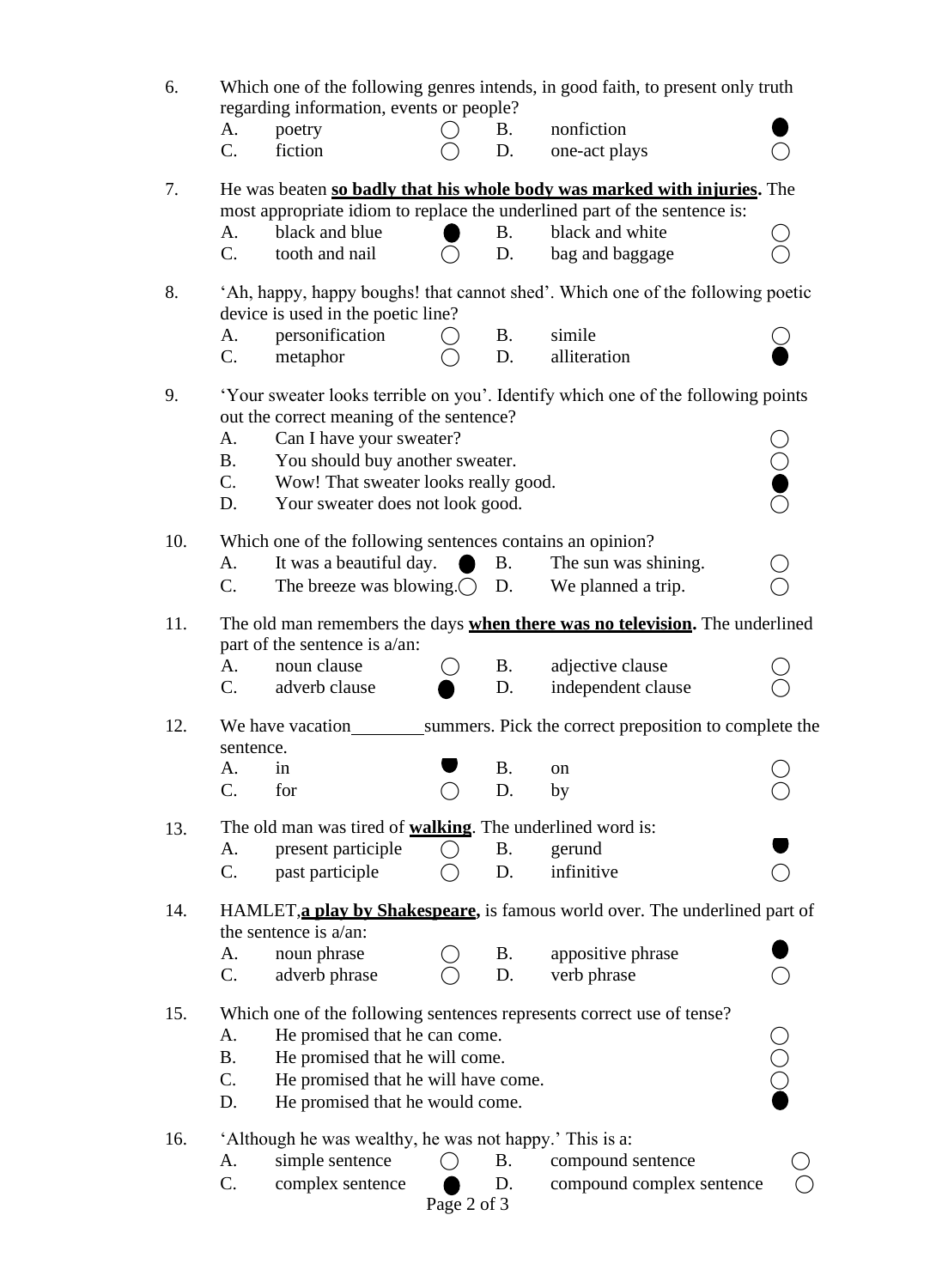| 17. | А.<br>$\mathcal{C}$ .                                                        | adverb phrase<br>adjective phrase                                                                                                                                                                                                                                                                                      |  | <b>B.</b><br>D. | The pet dog followed him <b>wherever he went</b> . The underlined part of sentence is:<br>adverb clause<br>adjective clause |  |
|-----|------------------------------------------------------------------------------|------------------------------------------------------------------------------------------------------------------------------------------------------------------------------------------------------------------------------------------------------------------------------------------------------------------------|--|-----------------|-----------------------------------------------------------------------------------------------------------------------------|--|
|     | my head.' Correct preposition for the blank is:<br>18.18. $\cdot$ The sky is |                                                                                                                                                                                                                                                                                                                        |  |                 |                                                                                                                             |  |
|     | A.                                                                           | <sub>on</sub>                                                                                                                                                                                                                                                                                                          |  | <b>B.</b>       | at                                                                                                                          |  |
|     | $\mathcal{C}$ .                                                              | above                                                                                                                                                                                                                                                                                                                  |  | D.              | across                                                                                                                      |  |
| 19. | A.<br><b>B.</b><br>$\mathbf{C}$ .<br>D.                                      | Which one of the following conditional sentence is correctly structured?<br>Unless you listen to me, you would not learn anything.<br>Unless you listened to me, you will not learn anything.<br>Unless you had listened to me, you would not learn anything.<br>Unless you listen to me, you will not learn anything. |  |                 |                                                                                                                             |  |
| 20. | A.<br>В.<br>C.<br>D.                                                         | Alex sent a postcard from USA.<br>The wasps fought bravely.<br>The sun sets in the West.<br>Many horses fled away.                                                                                                                                                                                                     |  |                 | Identify which one of the following sentences contains transitive verb:                                                     |  |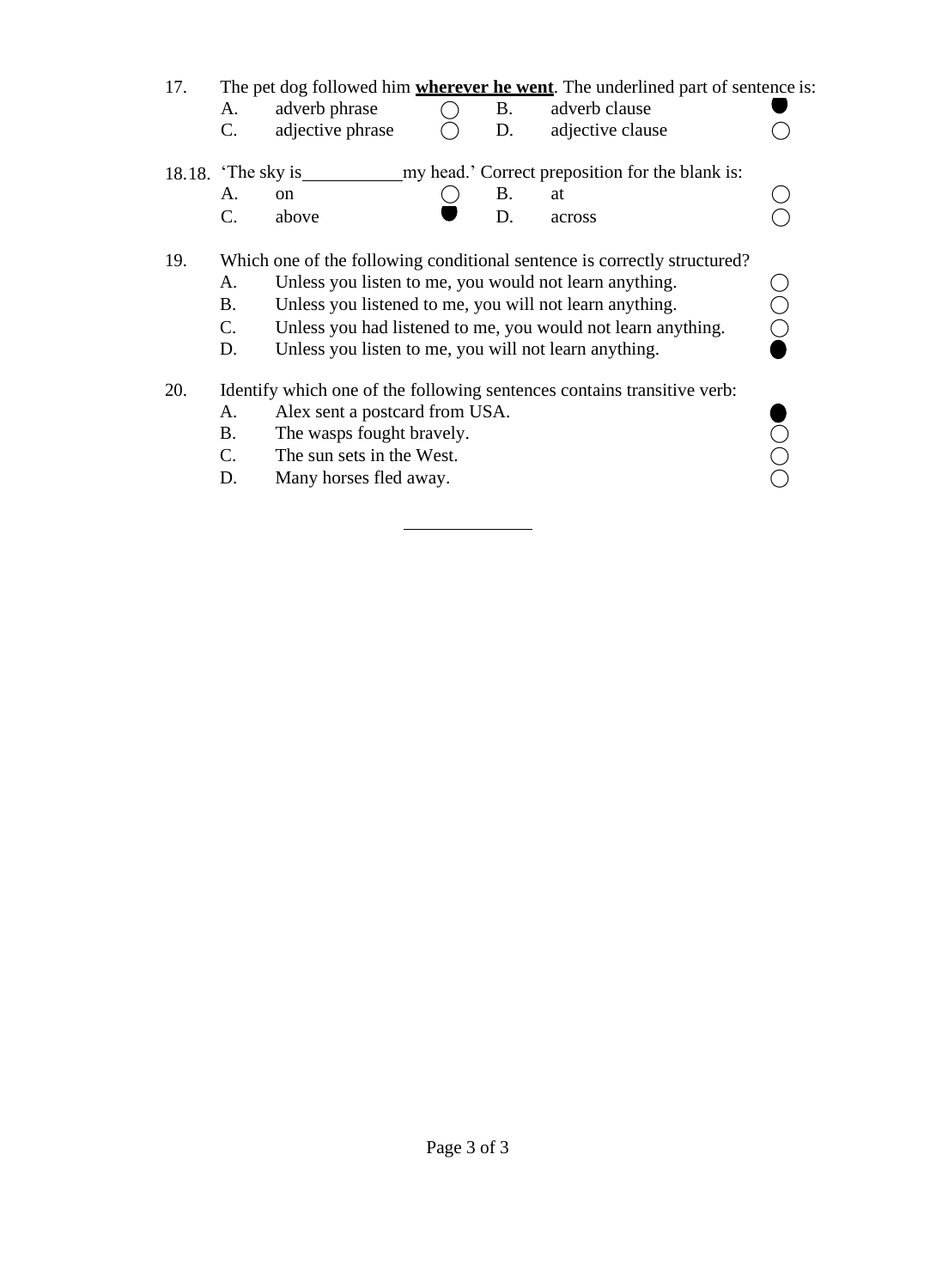

Federal Board HSSC-II Examination English Compulsory Model Question Paper

Time allowed: 2.35 hours Total Marks: 80

Note: Answer the questions in Sections 'B' and 'C' at the place specified for it therein on the separately provided E-Sheet. No supplementary answer sheet will be provided. Write your answers neatly and legibly.

# **SECTION – B** (Marks 40)

**Q.2** Read the given passages and answer any **SIX** questions including **Question No.(i)** appended to it.

Note: Question No. (i) about summary writing is compulsory carrying 08 marks while the rest of the questions carry 04 marks each.  $(8+5 \times 4 = 28)$ 

The issue of gender inequality is, sometimes wrongly ascribed to religion. As the matter of fact, its primary causes are the various cultural norms and the patriarchal mindset. Males are considered physically powerful and females as psychologically sensitive or weak. From birth, male and female offspring are raised differently. Since their babyhood, boys let to play with toys like trucks or other sports related things whereas girls are introduced more commonly to dolls, dresses and playhouses, where they take care of dolls as if they were children. Women are supposed to be submissive to men and are viewed as a property. They are not allowed to take independent decisions even about some of their very fundamental and sheerly personal matters like education, marriage and job etc. These trends set by the society put men and women on certain separate paths.

Gender inequality is more conspicuously maintained when it comes to schooling, particularly education at higher level. Cultural boundaries and various gender roles lead to different approaches towards male and female education. In Pakistan, for example, a family may consider it useless to impart education to girls because they are supposed to get married eventually and they take on their major responsibilities of house making and babysitting.

Poor or irrelevant academics of women along with some other factors like marriage and cultural stereotypes lead to their joblessness and economic backwardness. Mostly, across the globe women cannot find equal work opportunities and remain economically dependent on men. They are barred from owning land and their control over household economic resources is also limited.

Gender inequality in the worst of its form is seen in violence against women folk. Women across the world face violence in various forms, such as physical, psychological and economic violence. As regards the provision of an access to healthcare system, gender disparity continues to plague many societies all over the world, especially the developing regions such as South Asia, West Asia and China. Regrettably women all over Pakistan, particularly in the remote rural areas, face an extremely awkward situation with respect to health related issues.

## **QUESTIONS:**

i. Write down summary of the passage and suggest a suitable title.  $(7+1=8)$ 

## **Ans. Title: Gender Discrimination**

Gender discrimination is wrongly associated with religion. In fact, it is due to some cultural norms and different attitude of parents towards their children on the basis of gender. They bring up their male and female children differently even they provide them toys on the basis of their gender which set different roles for them in society. Women are considered submissive and are not provided with free will that's why in some areas of the country people have different approaches towards female members for getting education. Women do not get equal opportunities with men because of their low standard of academic background and thus remain dependent to male members. Due to this gender discrimination, women face violence of many kinds all over the world particularly in developing countries. Pakistani women in remote rural areas face worst form of health issues.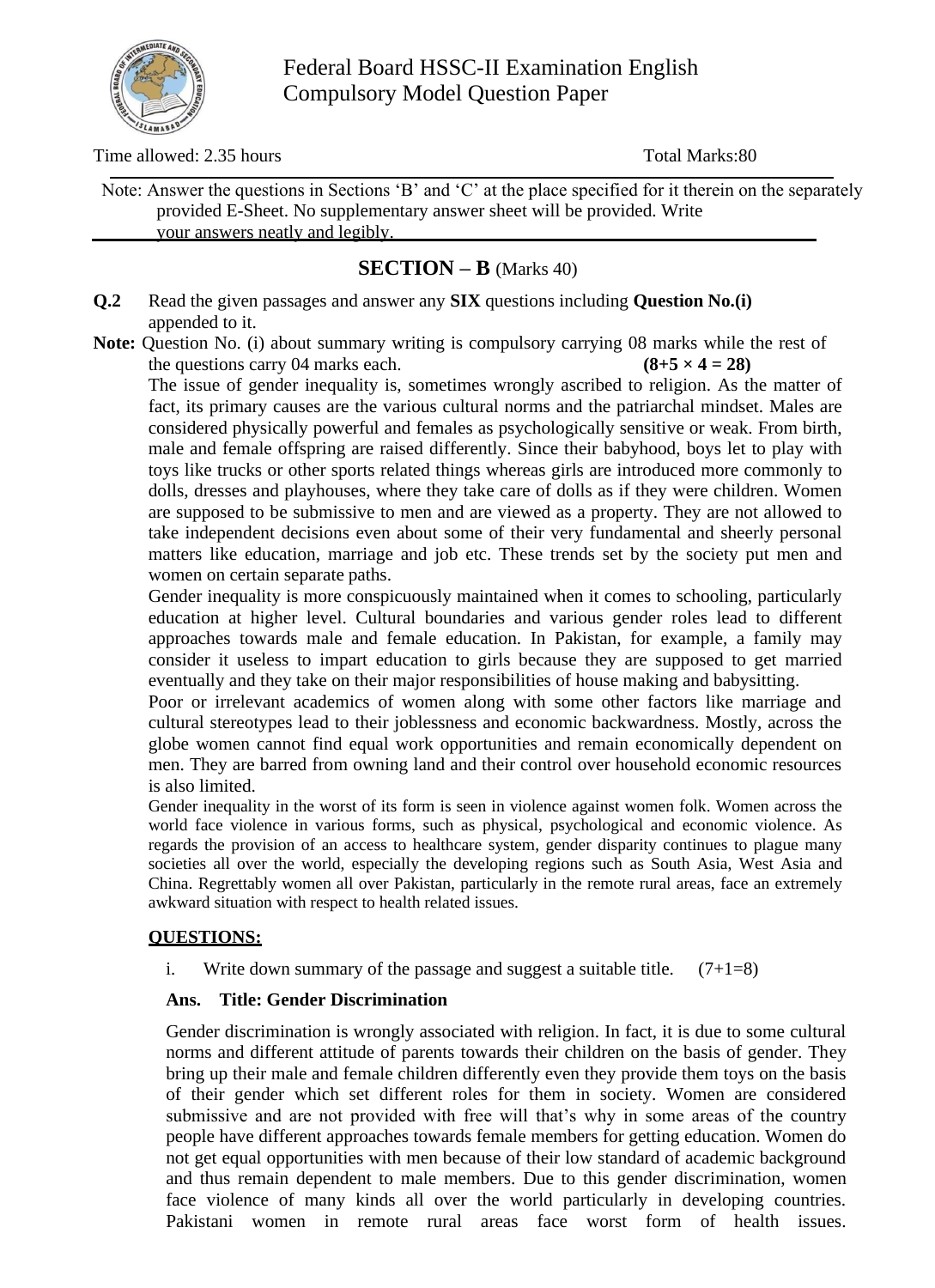ii. Define gender discrimination in your own words.

Ans. Gender discrimination means different attitude of parents, relatives and societies towards human being on the basis of their gender or sex. . For example girls are given less importance over boys in some families and are not provided with share of their parent's property. In some areas they are victimized and are considered purchasable commodities. Islam does not allow such type of inequality and upholds equal respect for both male and female.

iii. Infer the writer's stance in the above passage and express your own opinion.

**Ans.** The writer's stance is that people wrongly associate gender discrimination with religion in fact it is the society that promotes it due to wrong customs and mindsets of people. I agree with the writer and add up that gender inequality is a deep-rooted menace in Pakistan that is potentially hampering its socio-economic advancement and progress. Gender equality brings happiness and prosperity in a home and likewise in a country as a whole.

iv. Do you believe that men and women have to play different roles and therefore they should not be provided with same kind of education? Justify your stance.

**Ans.** The role of men and women can be different in society, as men are physically and psychologically stronger than women so, the works that need much physical exertion are best suited to men. However, both men and women should be provided with equal opportunities of same type of education to prove their talent. In recent years, girls are showing better academic results than boys.

v. In what different ways are women subjected to discrimination?

**Ans.** Women are subjected to discrimination in many ways. Firstly, women are not provided with equal opportunities of education with men hence remain economically dependent to male members. Secondly, they are not provided with free will to express their opinions for the choice of their life partners. Thirdly, they face physical, psychological and sexual violence and cannot play a constructive role in the society.

vi. What does the writer mean by 'patriarchal mindset'? Does it prevail in our society? Briefly write.

**Ans.** By "Patriarchal mindset", the writer means that in some areas of the country, the parents intentionally bring up their children right from the beginning of their lives by assigning them roles which develop gender discrimination from home which is the base of society. For example a baby boy is given the toys like a truck sports related toys to play with while a baby girl is given dolls, dresses and playhouses expecting her to be a baby sitter.

vii. Briefly discuss in humanistic, social and religious perspectives how we can achieve gender equality.

**Ans.** Women make up more than half of the population of the world. They should play equal role with men to bring prosperity to the world. Islam enjoins equal rights to women and emphasis to promote equality in all walks of life without any discrimination. A society cannot make progress until the women equally take part with men in every walk of life.

viii. What are some of the factors responsible for economic distress of women?

**Ans.** There are many factors which are responsible for the economic distress of women.Women are either uneducated or poorly educated due to which they cannot get access to reasonable jobs to earn their living. In some homes, women are not allowed to do jobs which make them dependent to male members for their whole lives. They are not given the share of their parents' property and ultimately face economic distress and helplessness.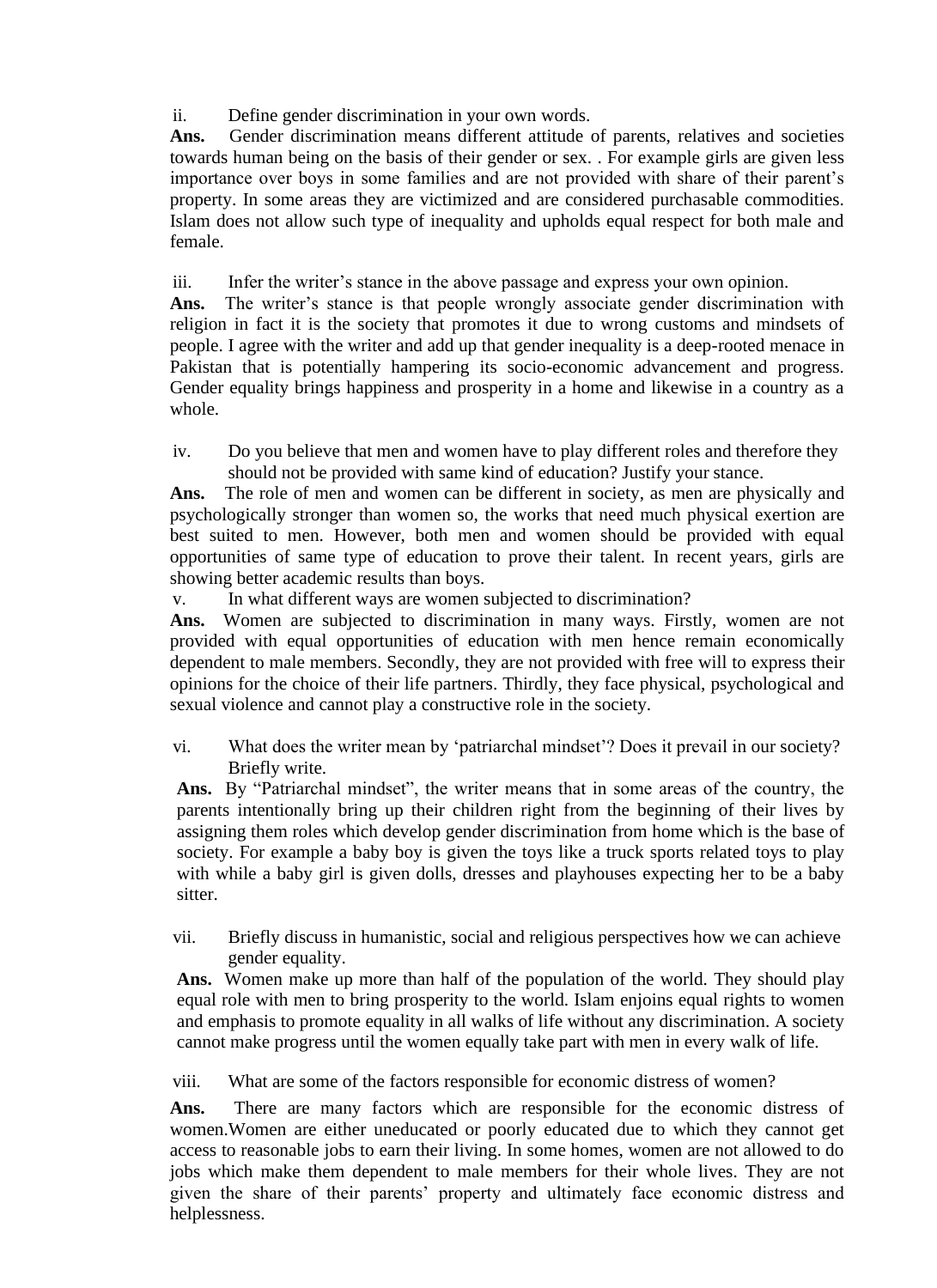**Q 3. a.** Read the following poetic extract carefully and answer the questions appended to it:

 $(2+2+2=6)$ 

I. We can't all be captains, we've got to be crew, There's something for all of us here, There's big work to do, and there's lesser to do, And the task you must do is the near.

> If you can't be a highway then just be a trail, If you can't be the sun be a star; It isn't by size that you win or you fail — Be the best of whatever you are!

## **QUESTIONS:**

i. What important message does the poet want to convey through the given stanzas?

**Ans.** He is trying to tell us that whatever we do, we need to be the best. He has used examples from the nature to convey his message. The poet wants us to know that no job is less important and we need not be ashamed of what we are. We should do the best in our capacity either we do a big task or a small task.

ii. Distinguish between what is clearly stated and what is implied in the above stanzas.

Ans. In this stanza the poet tries to convey to us the message that diversity is beautiful. Our differences are like color. Each is beautiful in itself. Everyone cannot be the captain of the ship. There are some people who are to be on the crew. Both captain and the crew have different functions to play. In case if we cannot become a captain, we have the opportunity to become a part of the crew and offer our services.

iii. Which poetic devices are used by the poet to make his message impressive?

**Ans.** The poet used lexical repetitions to emphasize a significant image; (**be, to, there's, you)** are repeated. He also uses antithesis like 'captain versus crew' 'big work versus small work.'

The poet used anaphora at the beginnings of some lines. The same words like (**there's, if)** are repeated.

The poet used the same word "**if"** in the beginning of two consecutive lines of 2nd stanza. This figure of speech is called "anaphora".

#### **OR**

II. If you can dream – and not make dreams your master; If you can think – and not make thoughts your aim; If you can meet with Triumph and Disaster And treat those two impostors just the same;

If you can bear to hear the truth you've spoken

Twisted by knaves to make a trap for fools,

Or watch the things you gave your life to, broken,

And stoop and build 'em up with worn-out tools:

## **QUESTIONS:**

What important advice does the poet give to the readers?

Ans. The poet wants to advise us that it is good to fulfill your dreams but you should not make them your "master" i.e. your dreams should not overpower your mind because of which you are not able to widen your horizons if one dream is not fulfilled. He wants that we should be practical instead of living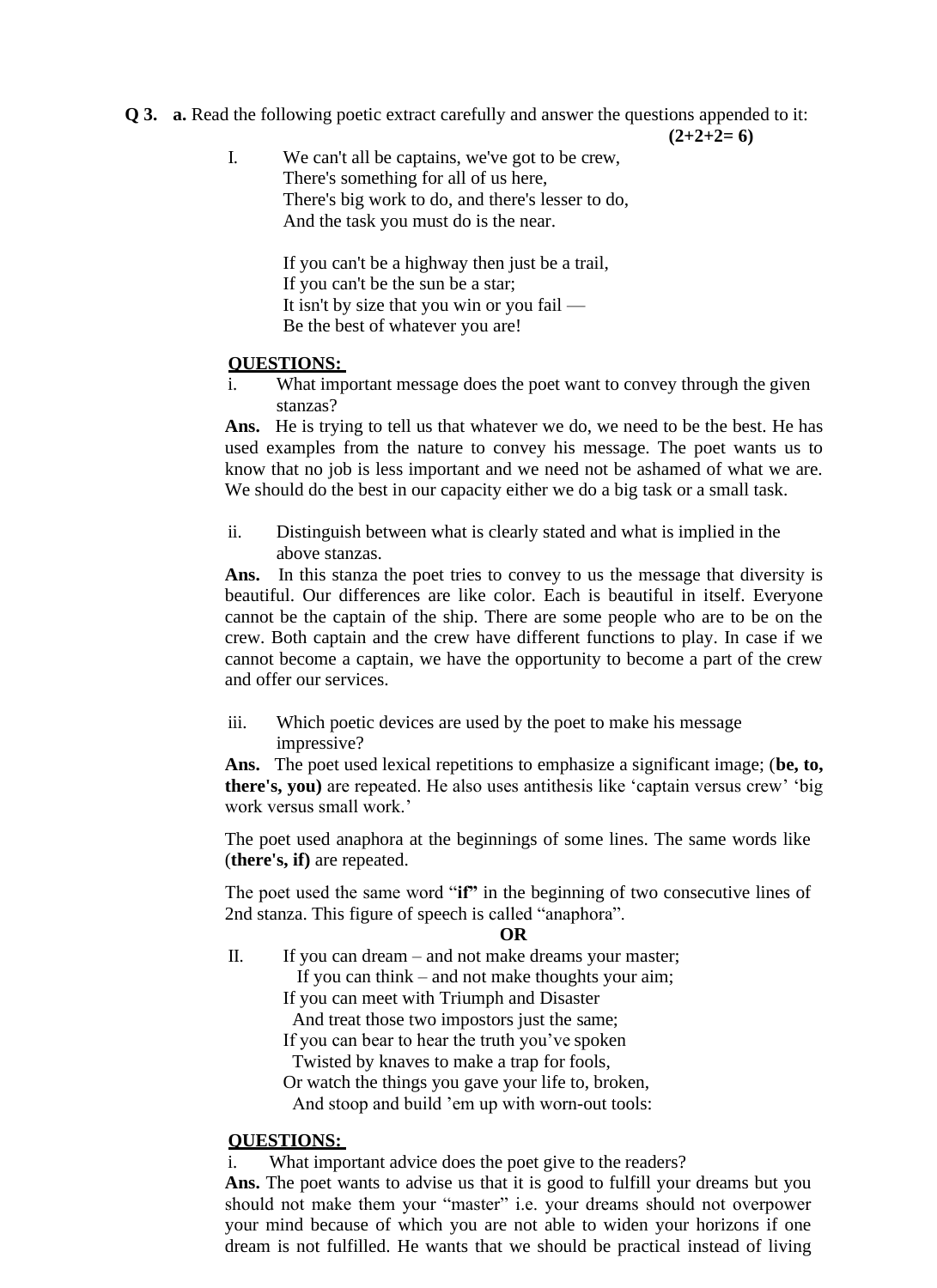just in the world of dreams and doing nothing.

ii. How, according to the poet, the two impostors can be treated?

**Ans.** The poet personifies Triumph and Disaster and calls them 'two impostors' (pretenders/cheaters/deceivers). People become too happy in success and forget their duty at hand. We may get too complacent or proud at a small success, reducing our chances to reach higher goals. In the same way some people get much disappointed on a minor failure or calamity. We should neither be overjoyed in success nor be much disappointed in failure.

iii. Which poetic device is used in the last line of the stanza?

**Ans.** The poetic device used in last line is **"Imagery"** and **"assonance"** in the same word i.e. **worn-out tools**.

### **b.** Answer any **ONE** of the following parts of the question: **(6)**

i. 'Characterization, like many elements of storytelling technique, is an invisible tool which helps build and portray strong, flawed/flawless, and realistic depiction of characters'. Explain the above statement in the context of any work of fiction you have read and discuss how a character undergoes different phases of development.

**Ans.** Character development refers to how developed and complex a character is. Some characters start out as highly developed. Other characters develop over the course of a story, starting out one way and ending up differently, becoming changed by what happens to them. Or you might only see one side of the character for a while but at some point, another side is revealed, proving the character to be more complex.

The general purpose of characters is to extend the plot. Many stories employ multiple types of characters. Every story must have main characters. These are the characters that will have the greatest effect on the plot or are the most affected by what happens in the story. There are many ways to categorize main characters: protagonist or antagonist, dynamic or static character, and round or flat characters. A character can also often fit into more than one category or move through categories.

Lord of the Flies presents both static as well as dynamic characters. Ralph is a [dynamic character,](https://literarydevices.net/dynamic-character/) as he goes through various changes and has several issues to deal with, while Jack Merridew is also a vibrant [character o](https://literarydevices.net/character/)n account of his ambitious and unpredictable nature. Piggy, however, is a [static character i](https://literarydevices.net/static-character/)n that he does not witness any change in his thinking from the first day to the last. Simon, too, is a static character.

### ii. Explain Climax and Anti-Climax with the reference to any narrative work of literature you have read.

**Ans.** An anticlimax is similar to a [climax i](https://literarydevices.com/climax/)n that it occurs at the height of tension in a narrative. However, a climax is a turning point which begins to solve the main [conflict i](https://literarydevices.com/conflict/)n a satisfying way, whereas an anticlimax is a turning point that is unsatisfying. The word anticlimax comes from the Greek prefix *anti-*, meaning "against," and the word *climax*, which means "ladder" or "staircase." Thus, though the definition of anticlimax is not directly opposite that of climax, it does show that the story line does not fully reach the same heights that a well thought out climax would.

The [climax i](https://literarydevices.net/climax/)n the novel arrives when Simon sees Lord of the Flies and realizes that it is a beast but then realizes that every boy has a beast in his mind. That is why when he tries to come back and join the boys, they kill him, considering him as prey. However, when Jack engineers the killing of Piggy, this is the anticlimax of Lord of the Flies.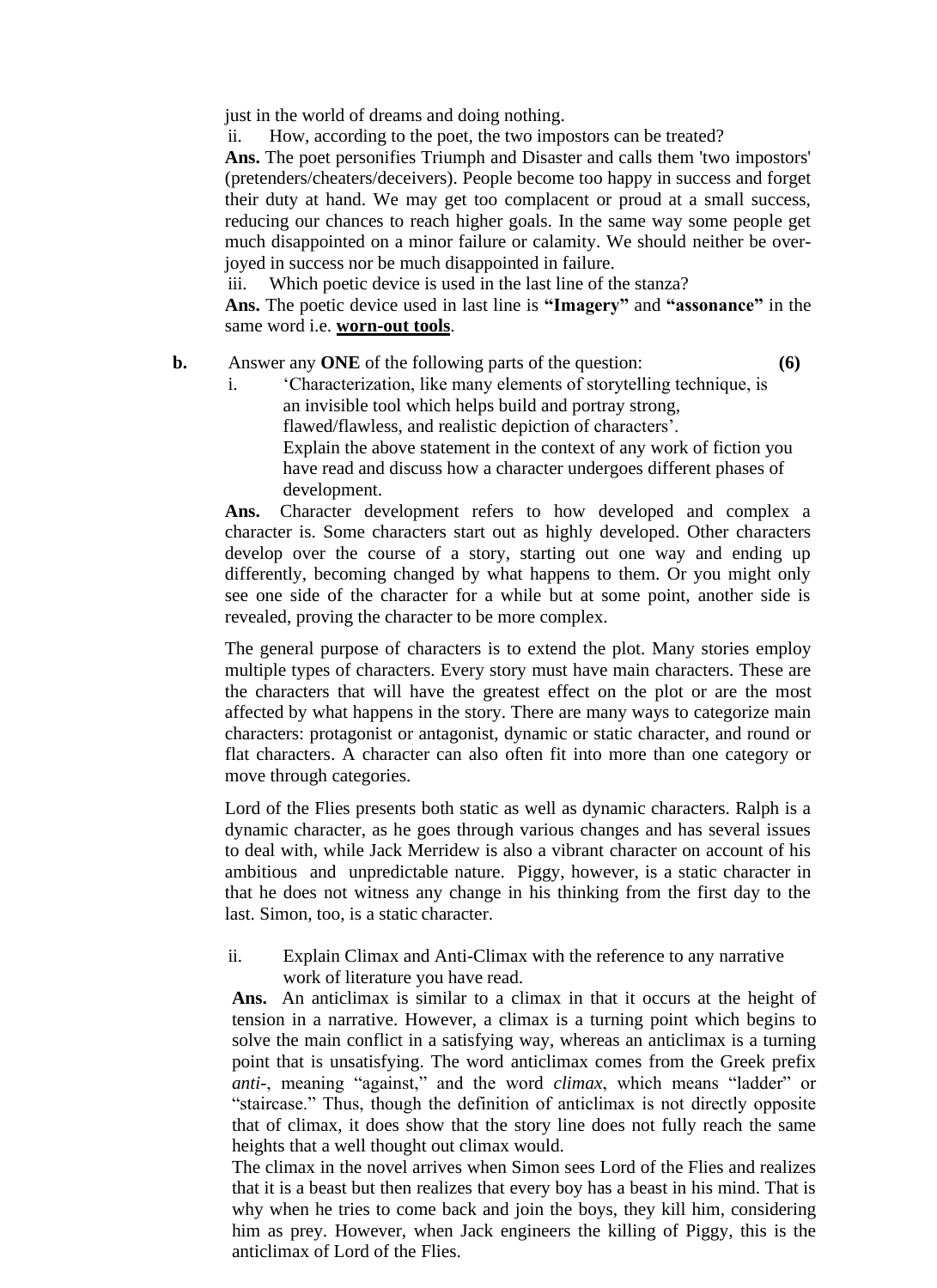#### **Note: Attempt all questions.**

- **Q.4** Write an essay in about 250-300 words on any **ONE** of the following topics: **(12) Corruption**
	- **Outline:** Definition . . . dishonest practice . . . deeply rooted evil of society . . . mother of all evils . . . misuse of public money . . . use of unfair means ... precautions in the light of Islam . . . strict rules . . . need for reforms conclusion.

#### **Ans.**

Corruption refers to a form of criminal activity or dishonesty. It refers to an evil act by an individual or a group. Most noteworthy, this act compromises the rights and privileges of others. Furthermore, Corruption primarily includes activities like bribery or embezzlement. However, [Corruption c](https://www.toppr.com/guides/political-science/challenges-to-democracy/what-are-the-challenges-of-democracy/)an take place in many ways. Most probably, people in positions of authority are susceptible to Corruption. Corruption certainly reflects greedy and selfish behaviour. It is a form of dishonest or a criminal offense committed by a person who is entrusted with an authority. It is thought to be one of the principal crimes being done in an organized way around the globe. It gradually and slowly consumes economic power and strength of a country and leaves it in hollowness.

Corruption can be classified in two major areas of social life. One is in the public domain, that is making money by siphoning off public funds or taking bribe for performing an illegitimate public function, the second sort of corruption is in private affairs, where a person while dealing with individuals doesn't do justice in his private affairs. Corruption is forbidden (Haram) by Islamic teachings With regards to the Islamic perspective on corruption all Muslims are bounded by a common faith. The Sunnah of Prophet (PBUH) also censures both the givers and the receivers of bribery. The Apostle of Allah (peace be upon him) cursed the one who offers bribe as well as one who accepts it.

We should give importance to value based life and not the money based life. It is true that we need money to live a comfortable life however it is not appropriate that just for our selfishness we should play some tricks and snatch the rights of the masses.

#### **OR**

#### **The Habit of Reading**

**Outline:** an important activity . . . increases knowledge . . . utilization of time positively . . . broadens vision . . . variety of subjects . . . computer, a new way of reading . . . role of libraries . . . books are the best companion . . . conclusion

Ans. Reading books has been a favorite pastime for countless generations of humanity. Books are not only a source of entertainment, relaxation and leisure but are also known to have been an important source of knowledge in the past and continue to be a shining beacon of knowledge and ideas even to this day.

Books are a useful utilization of one's time as they contain within them lessons and ideals that are often universal and timeless, encapsulating the truly immortal nature of the human psyche. Books come from not only different places but different times as well, and while they might differ in theme and tone, they always represent the human spirit in a way that no other media can quite replicate.

And while no other media can replicate or replace a book, they can most certainly lend a supporting role. The computer is one such device that allows us to access knowledge and information from across the world. E- books, E-magazines and online newspapers and articles have been at the forefront of the digital revolution allowing for information to reach a greater audience than ever before. And while these great marvels of modern technology are a great asset to humanity, they require extensive infrastructure and resources to work properly, whereas books require only the human mind. And where mammoth Servers are required for the storing of digital information, books need only Libraries.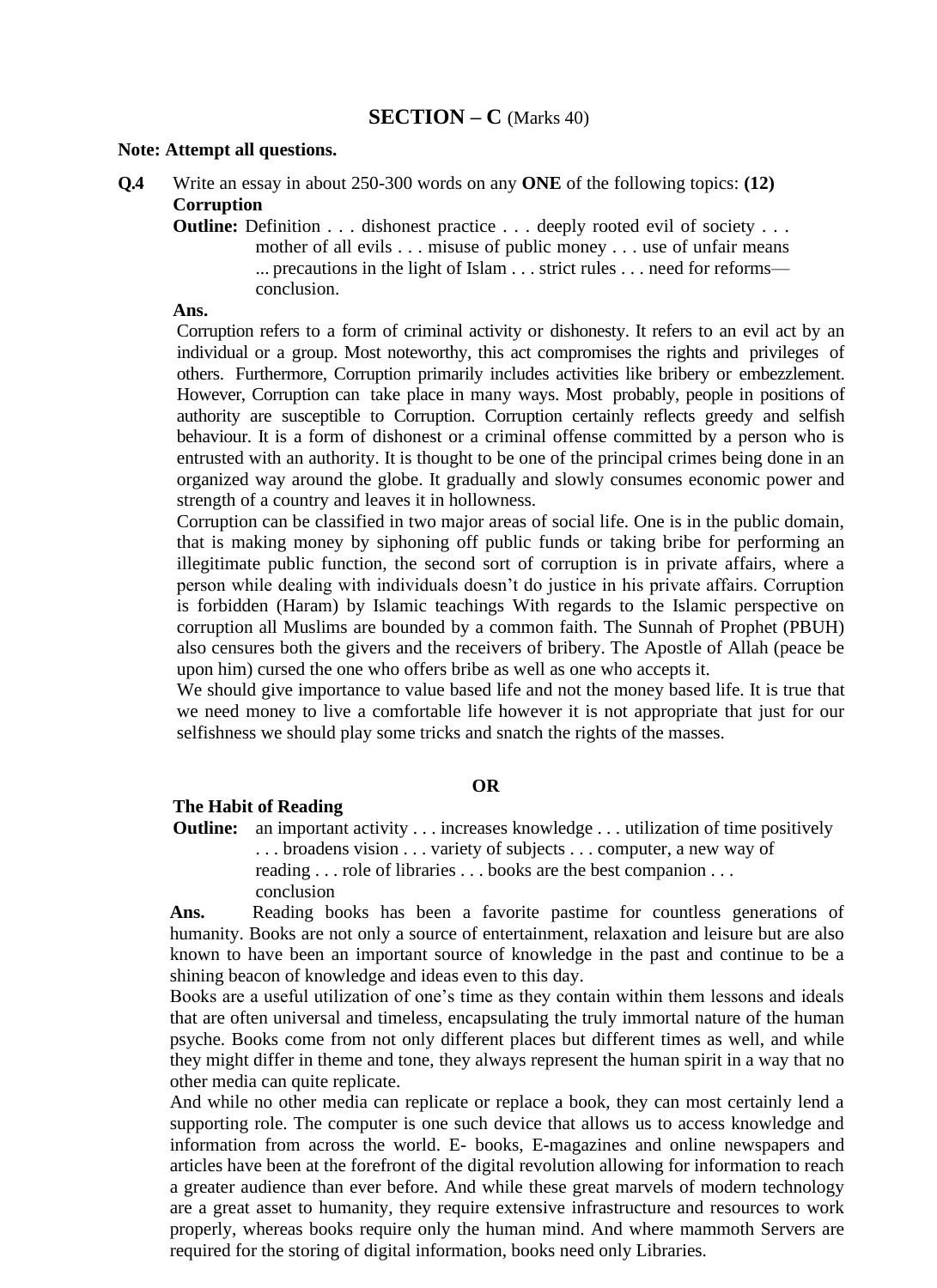Libraries are an essential part of civilization and modernity. They are great temples of knowledge and wisdom, and are the cradle of scholarship and education.

In conclusion, books are an essential partner and companion of the human spirit and soul and will no doubt continue to play this role in the foreseeable future. Books are companions in the face of adversity, and friends in the face of enmity.

**Q.5** a. There are **FIVE** errors of adjective, verb, pronoun and adverb in the given paragraph. Rewrite the paragraph after correcting the errors. Underline the corrected words. **(5)**

> "A good citizen is much aware than others of the fact that he is indebted to his society in many ways. He knows that the labour and work of countless persons have enriched his life. His life, to a great extent, depend on others. He is the one which has received many material and spiritual benefits from others. It is only just right that he should pay his debts. How does good citizen pay his debts to the society by living a useful and fruitful life? He lives not for himself alone. He lives for others. He pays his taxes honestly. He does not behave miserly. He takes keen interest in affairs of the state.

**Ans.** "A good citizen is **more** aware than others of the fact that he is indebted to his society in many ways. He knows that the labour and work of countless persons have enriched his life. His life, to a great extent, **depends** on others. He is the one **who** has received many material and spiritual benefits from others. It is only just right that he should pay his debts. How does **a** good citizen pay his debts to the society by living a useful and fruitful life? He lives not for himself alone. He lives for others. He pays his taxes honestly. He does not behave **like a miser** /**in a way miserly**. He takes keen interest in affairs of the state.

**b.** Use any **FIVE** of the following idioms in sentences. **(5)**

i. Once in a blue moon.

**Ans**.His uncle visits him once in a blue moon as he is a busy man.

ii. A bird's eye view.

**Ans**. I had a bird's eye view of the city while flying to UAE.

iii. A dead letter.

**Ans**. The water treaty between Pakistan and India is a dead letter as India doesn't abide by it.

iv. A broken reed.

**Ans**. Vice president is a broken reed as all decisions are taken by the president.

v. A blue stocking.

 **Ans.** She is a bluestocking lady so, men of letters give her company.

vi. At sea.

Ans. She finds herself at sea when Lubna asks her perplexing questions.

vii. Rank and file.

Ans. People of all rank and file attended the marriage ceremony of the daughter of the president.

**c.** Change the following conversation into indirect form of narration: **(5)**

"You didn't attend my birthday party." said Nasir. "I am extremely sorry, friend." Munir replied. "I had to visit my uncle's house in Karachi. How was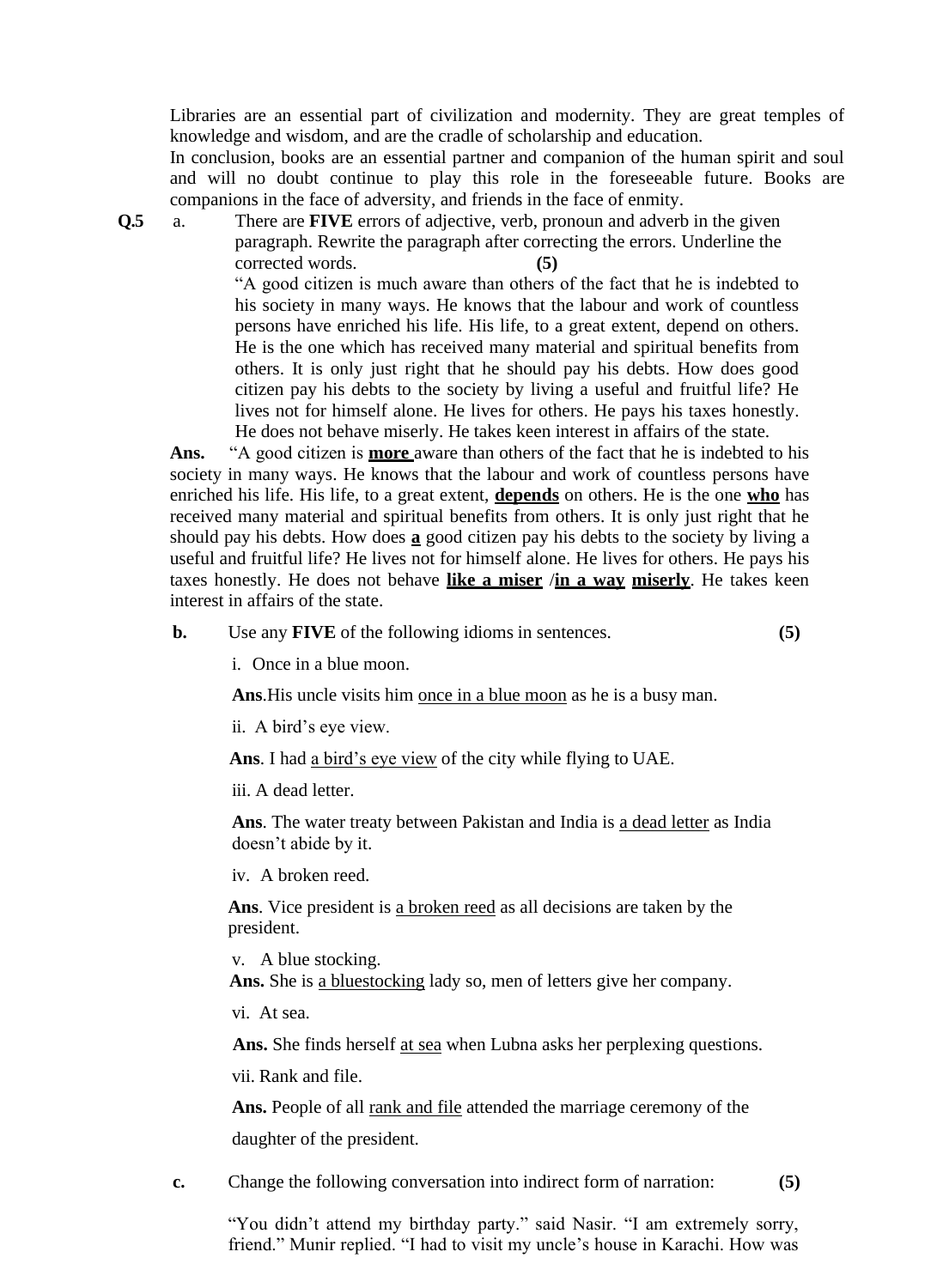the program?" "It was amazing but all of us missed you," said Nasir. "Let me show you the photographs."

**Ans.** Nasir complained that he hadn't attended his birthday party. Munir apologized that he was extremely sorry. He had to visit his uncle's house in Karachi. He enquired how the program had been. Nasir told him that it had been amazing but all of them had missed him. He offered him to see the photographs.

- **Q.6** Suppose you are working as a price control officer. In view of the growing rates of the daily consumer items, the authorities ask you to investigate and write a report on it. Your report should cover the following points: **(8)**
	- i. Surprise visits to the markets
	- ii. Causes of the price hike
	- iii. Impacts on the low-income earners and the middle class
	- iv. Suggestions as how to control it

#### **Ans.**

January 25, 2022

To, The Director, The Punjab Food Authority, City A.B.C.

From, The Assistant Food Controller, Food Authority, City A.B.C. Subject: **Report about the Inflation of the Daily Consumer Items**

### **Introduction**:

I am Assistant Food Controller of the City A.B.C. after receiving complaints on citizen portal about high rates of daily consumer items, I have been given the task of investigating the reasons of the growing rates of the daily consumer items. After my surprise visits to markets and investigating from different shopkeepers and consumers,

I am writing my report to highlight different aspects related to the growing prices of daily consumer items.

### **Report:**

During my surprise visit of markets, I came to know that the prices of necessary consumer items are increasing on daily and weekly basis as well depending upon the demand of different items. I visited chicken shops, Coffity, DE Minister Café, Chahe Khana, Nawab Restaurant, vegetables and fruits market, Bismilallah Fast Food, Khan General Store, Sasta Bazar and Punjab Cash and Carry. High penalty (along with imprisonment) were charged on those who were over-charging and had no rate lists displayed.

There are many causes due to which there is increase in inflation. **Firstly**, some sections of the businessmen are intentionally over-charging the public to shift all the blame on the present government.

**Secondly**, the hoarders are smart enough to be caught by the officials of the food department as they have some hidden /secret places where they hoard consumer items. This criminal act causes artificial shortage of consumer items in the open market and prices suddenly go higher. **Thirdly,**  the severe effects of international markets along with increase in dollar rate in respect to our currency caused sudden rise in inflation. All these factors along with unemployment and illiteracy are making the life of poor people miserable and pathetic.